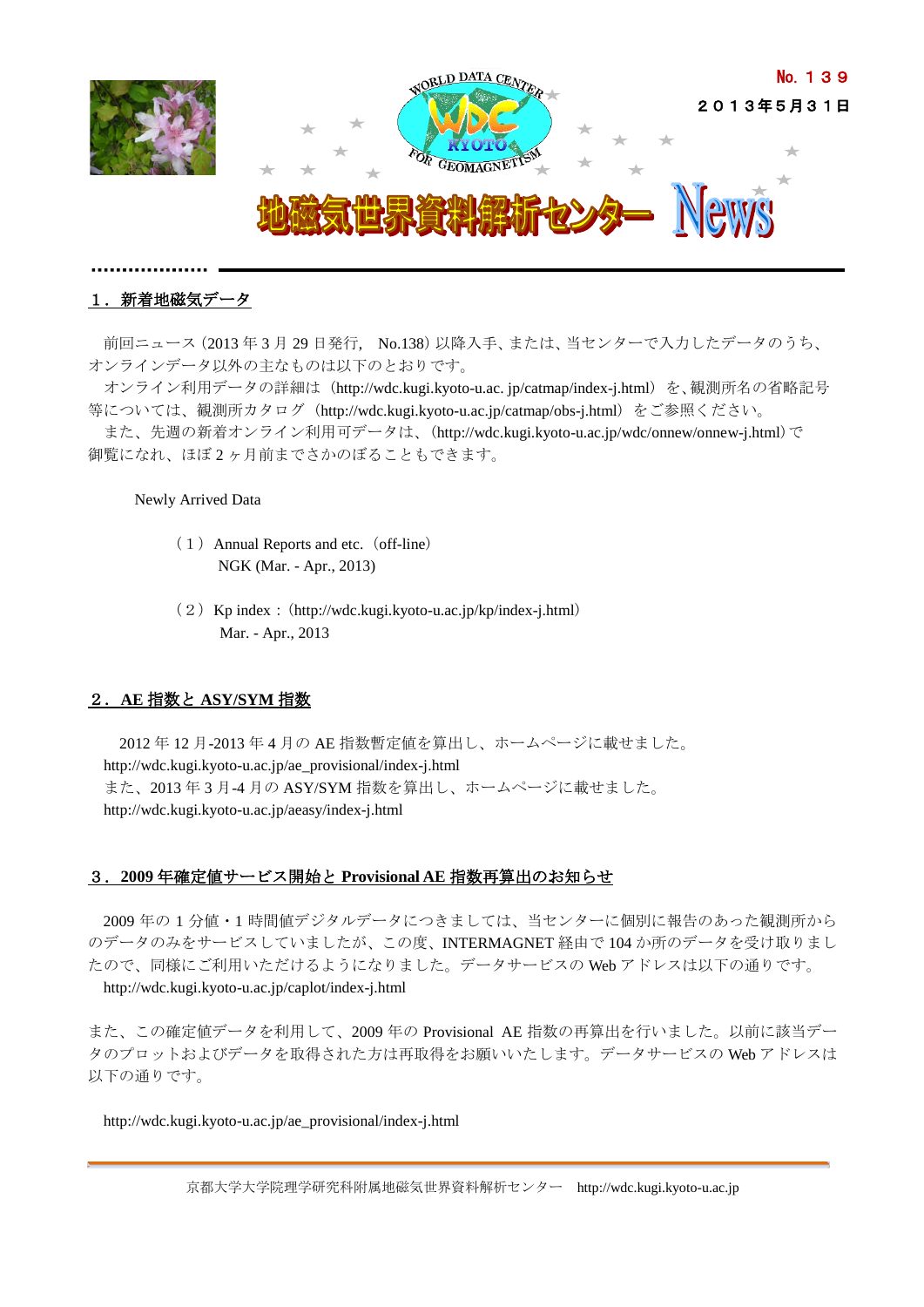

<2009 年 9 月 28 日の Provisional AE 指数>

# 4.**2009** 年 **Final Dst** 指数算出のお知らせ

INTERMAGNET から観測所の確定値が届きましたので、2009 年の Final Dst 指数を算出・公開しました。 http://wdc.kugi.kyoto-u.ac.jp/dst\_final/index.html (英語) http://wdc.kugi.kyoto-u.ac.jp/dst\_final/index-j.html (日本語)

Final Dst 指数は、各観測所(Kakioka [JMA, Japan], Honolulu, San Juan [USGS, USA], Hermanus [RSA, South Africa])および INTERMAGNET の協力により算出されています。関係各者に深く感謝いたします。



<2009 年 7 月の Final Dst 指数>

(能勢 正仁)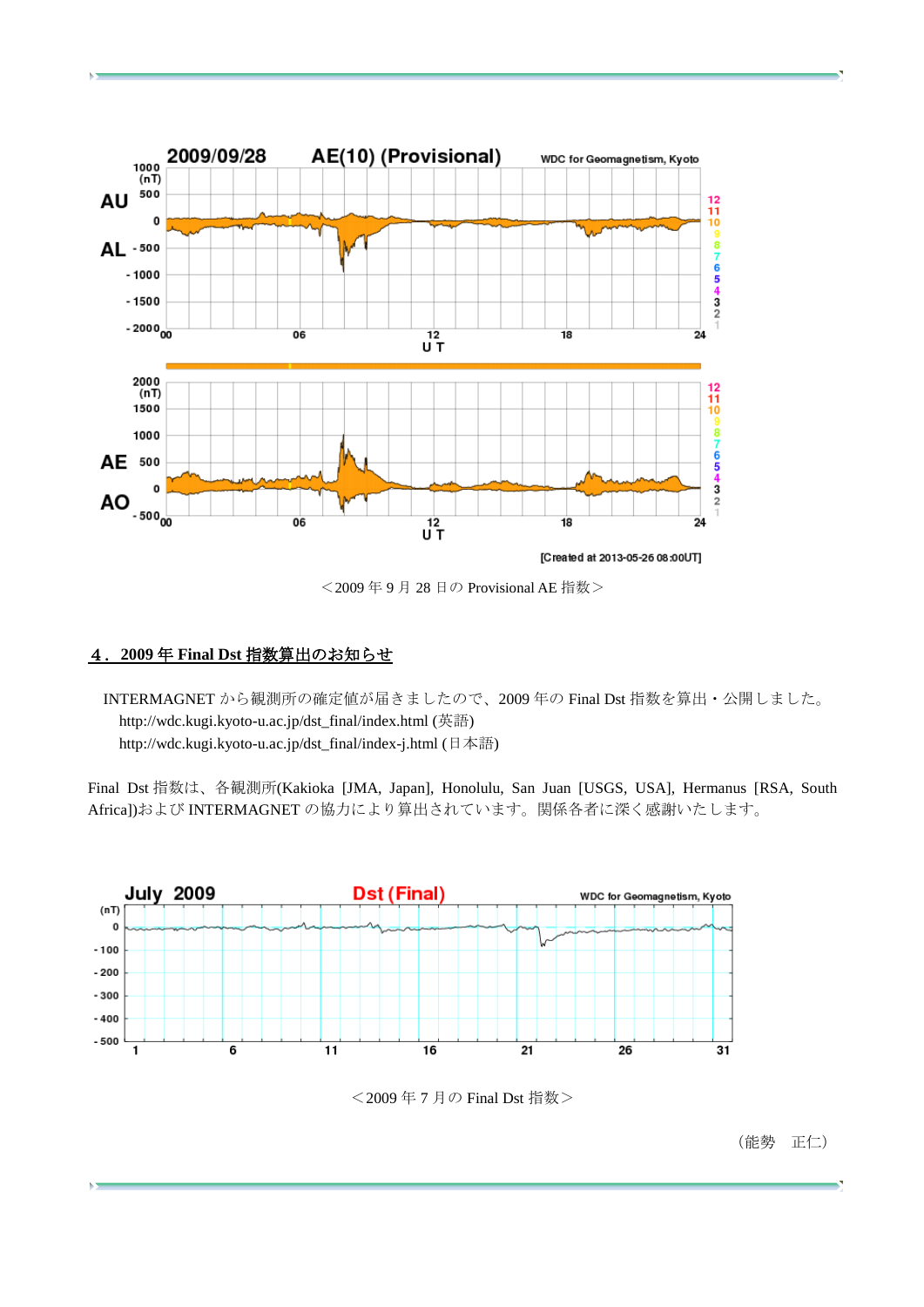#### 5.柿岡の過去記録から数値化した毎分値データの公開 気象庁地磁気観測所 増子徳道

気象庁地磁気観測所と地磁気世界資料解析センターでは世界に先駆けて過去の地磁気変化を印画紙記録か ら数値データとして再現する作業を行っています。平成 25 年 4 月 1 日現在、柿岡の 1964 年~1975 年のデジ タル化毎分値データを公開しており、地磁気観測所及び地磁気センターの WEB サイト(※それぞれ以下の URL)からアクセス可能です。

※地磁気観測所: http://www.kakioka-jma.go.jp/metadata/geomagnetic/geomag\_kak ※地磁気センター: http://wdc.kugi.kyoto-u.ac.jp/caplot/index-j.html

現在地磁気センターに収集されている世界中の地磁気データの中で最も古い毎分値データですので、過去 の地磁気変化について新たな知見を与えるものと期待されます。是非ご利用下さい。今後も更に過去に遡っ て数値データ化を進め、順次公開していく予定です。

印画紙記録から再現した毎分値データの読み取り精度の高さは、一時並行して観測が行われていたデジタ ル収録磁力計との比較によって確認しており、十分な読み取り精度が得られていないと判断されるデータは 欠測としています。たとえば、振幅の基準となるベースラインと記録線が交差して記録線の中心位置が不明 瞭になる場合にはその時間帯を欠測として扱っており(図 2)、図 1 の Z 成分に筋状の欠測として現れている のはこのケースに当たります。そのほか、大きなノイズを含んでいる場合、主測器の保守や調整が行われて いた場合、複雑な変動があって正確に自動読み取りできない場合、変換係数等に精査を要する場合などに欠 測として扱っている場合があります。なおこれらの欠測はプログラムのバージョンアップや副測器記録の使 用、係数等の精査などにより今後補われる可能性があります。

このデータ作成は、平成 24 年度科学研究費助成事業 (科学研究費補助金(研究成果公開促進費))(課題番号 248032)による研究助成を受けています。



1972. Jan.  $1/00:00 \sim 1972$ . Dec. 31/23:59

<図1:印画紙記録から再現した 1972年1月~12月の地磁気変化3成分(H,Z,D)Z 成分に 見られる 3 月後半の空白は主測器の調整中の期間、同じく 3 月以降の筋状の空白は記録線と ベースラインが重なっているため欠測としたもの>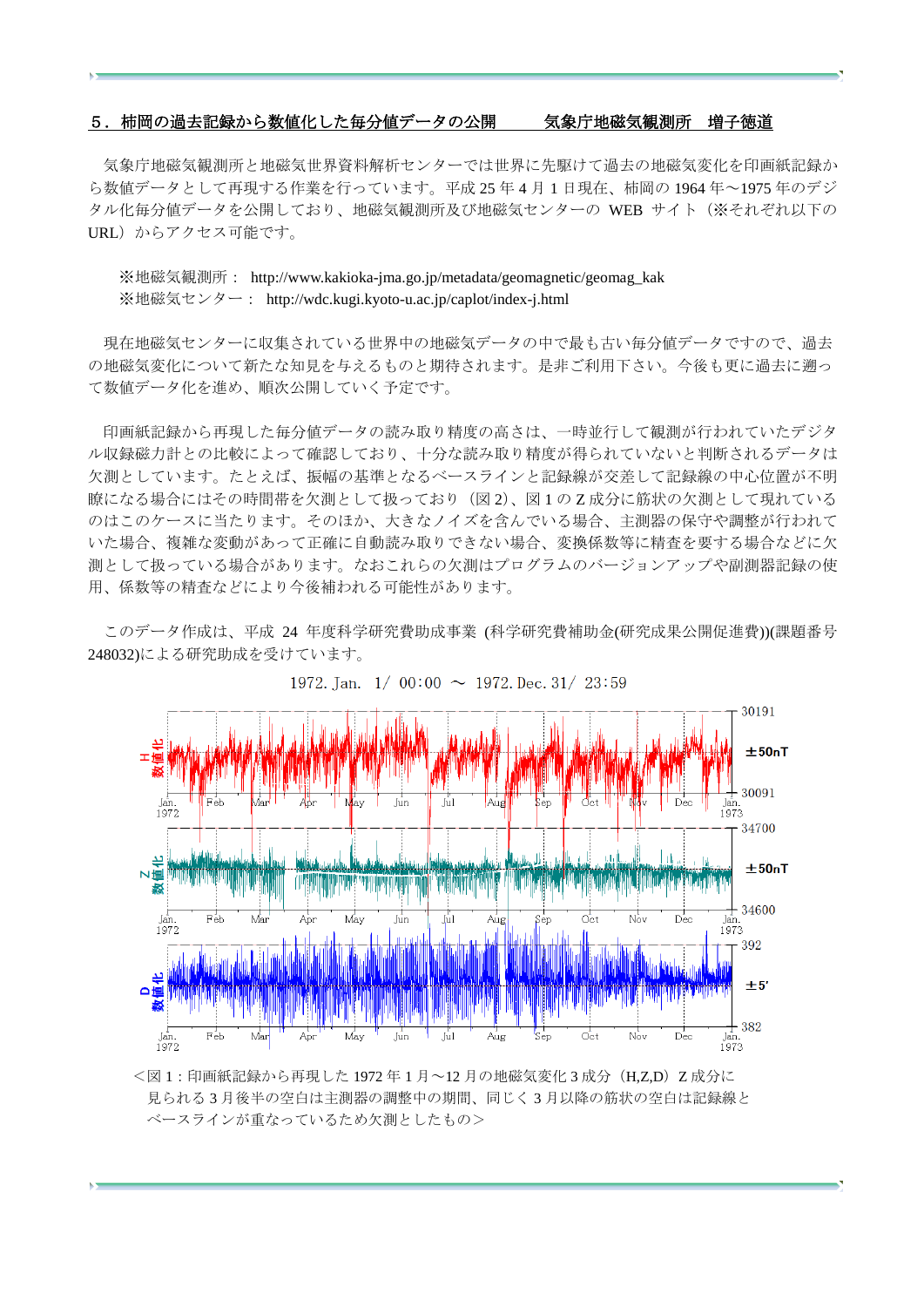

<図2: 記録線の中心位置が不明瞭のため欠測として扱うケース 振幅の基準となるベースラインと記録線が交差して記録線の中心位置が不明 瞭になる場合はその時刻(図中の矢印で示す範囲)を欠測として扱っている>

(増子徳道 - 気象庁地磁気観測所)

#### 6.地磁気擾乱指数予測の **ISO** 規格策定について

ISO(International Organization for Standardization: 国際標準化機構)は、広範な工業分野の国際規格を策定す るための組織で、産業活動に関連する様々な規格も策定しています。その中には宇宙環境に関連する一連の 規格があり、ISO/TC (Technical Committee: 技術委員会) 20 (Aircraft and space vehicles)/SC(Subcommittee)14 (Space Systems and Operations), 国際宇宙規格 WG (Working Group)4 :Space Environment (Natural and Artificial) 環境分科会で議論されています。最近、当地磁気センターと JAXA の宇宙環境モニター関係者が中心となっ て提案した地磁気指数予測方法に関する ISO 規格「**ISO 16698:2013 Space environment (natural and artificial) -- Methods for estimation of future geomagnetic activity** 」が策定され公表されましたので、ご報告いたします。

「地磁気指数予測方法に関する ISO 規格」などと申しますと、太陽地球系物理学あるいは超高層物理学を 多少ともかじったことのある方は、地磁気擾乱指数を用いてその大きさや発生を表現することの多い「磁気 嵐」や「サブストーム」の原因およびプロセスがまだ完全には理解できていないのに、このような国際規格 が存在しうるのかという疑問を持たれるかもしれません。「磁気嵐」や「サブストーム」という地磁気擾乱は 非線形なプロセスを含み、どの程度まで予測可能かは、擾乱の時間スケールにも依存し、かつ、決定要因と なる太陽活動、あるいは太陽風のパラメーターも、予測の対象とする現象により異なります。また、ドイツ で算出しています「Kp」指数や、当センターで算出しています「Dst」、「AE」、「ASY/SYM」指数など、世界 中でよく利用されている地磁気指数自体には様々な地磁気擾乱の効果が混ざっています。これまで多くの研 究者により、これら地磁気指数の予測方法に関する論文が多数公表されていますが、上記のような事情から、 決定版というものは未だ存在しません。

一方、人工衛星の運用を日々業務とする人達にとって、地磁気擾乱(指数)の実況あるいは予測は、帯電や高 エネルギー粒子による電子回路の故障による被害を最小にするために、さらに低高度の大気密度変化で落下 予測などに必要とされていますが、地磁気擾乱は大抵の場合、その人達にとっては専門外であるため、提案 されている様々な予測手法のどれを使うべきかを調べることさえ容易ではなく、国際的に認知された規格の 必要性を感じておられるようです。そこで、私どもと JAXA の宇宙環境グループが共同して地磁気擾乱指数 を予測する方法についての ISO 国際規格作成の提案をし、約 4 年間、技術委員会で議論が重ねられてきまし た。その結果、最近関係国の投票により策定されましたのでここに紹介させていただきます。

残念ながら ISO 規格の copyright は ISO にあり、ISO という民間の非政府組織を維持・運営するため、

http://www.iso.org/iso/catalogue\_detail.htm?csnumber=57451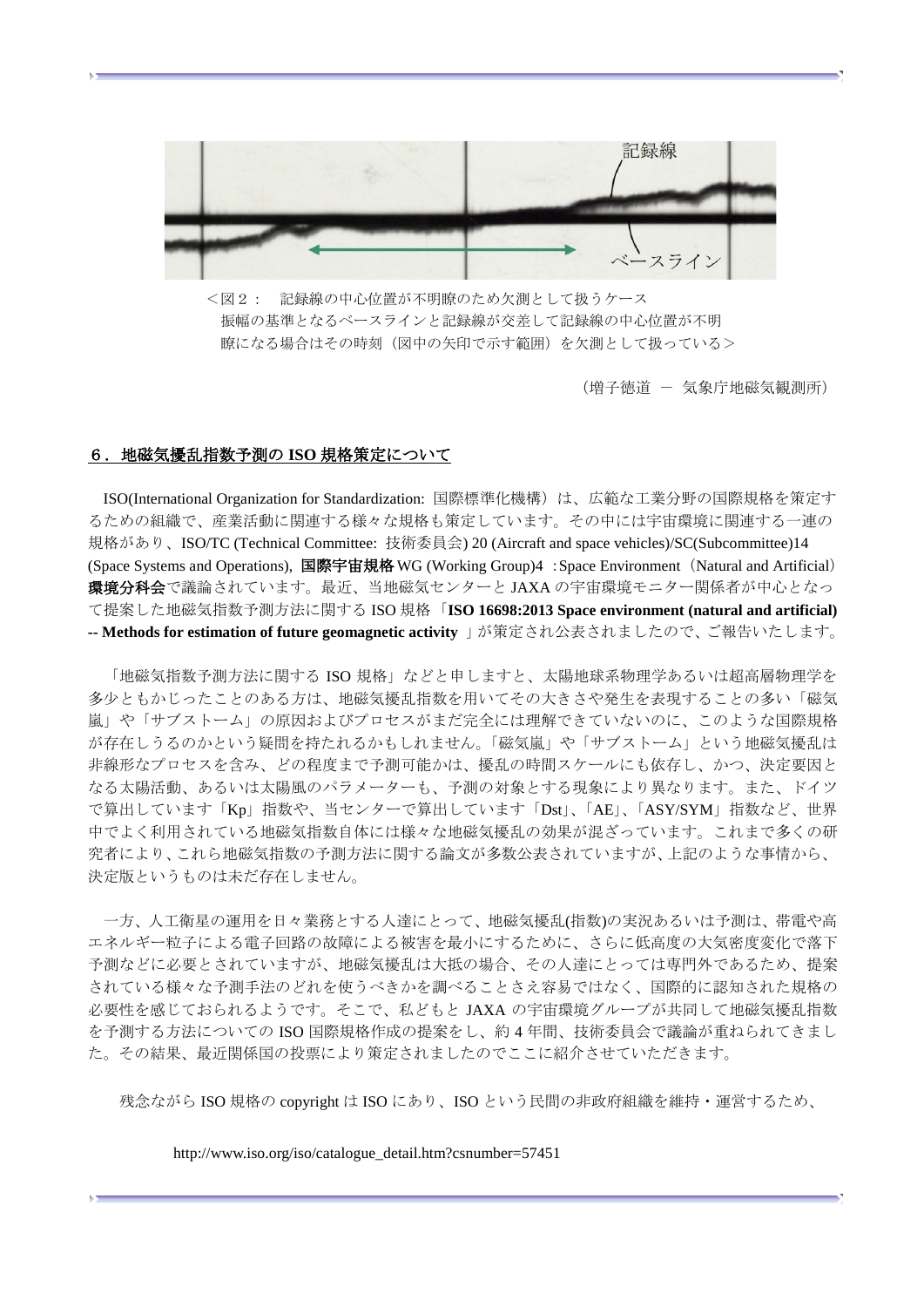から有料(108 スイスフラン-約 11,500 円)でダウンロードするようになっていて、ここには掲載できませんが、 規格は次のような構成になっています。

 $\overline{a}$ 

| Foreword       |                                                                             |
|----------------|-----------------------------------------------------------------------------|
| Introduction   |                                                                             |
| 1              | Scope                                                                       |
| $\overline{c}$ | Terms and definitions                                                       |
| 2.1            | Geomagnetic field variations                                                |
| 2.2            | Quiet level and disturbance fields                                          |
| 2.3            | K index (Local 3-hour range index)                                          |
| 2.4            | Kp, $\Sigma$ Kp, ap, and Ap indices (Planetary indices)                     |
| 2.4.1          | Kp index (Planetary 3-hour range index)                                     |
| 2.4.2          | $\Sigma$ Kp index (Planetary daily range index)                             |
| 2.4.3          | ap index (Planetary 3-hour equivalent amplitude index)                      |
| 2.4.4          | Ap index (Planetary daily equivalent amplitude index)                       |
| 2.5            | aa index (Antipodal amplitude index)                                        |
| 2.6            | Dst index (Storm time disturbance index)                                    |
| 2.7            | ASY and SYM indices (Mid-latitude disturbance indices)                      |
| 2.8            | AU, AL, AE, and AO indices (Auroral electrojet indices)                     |
| 2.9            | Some remarks: Time lag in the derivation and temporal resolution (sampling) |
| 3              | Symbols and abbreviated terms                                               |
| 4              | <b>Classification of Prediction</b>                                         |
| 4.1            | Short-term prediction                                                       |
| 4.2            | Middle-term prediction                                                      |
| 4.3            | Long-term prediction                                                        |
| 5.             | Types of prediction method                                                  |
| 5.1            | Prediction based on statistical model                                       |
| 51.1           | Prediction filter                                                           |
| 5.1.2          | Neural network model                                                        |
| 5.1.3          | Regression analysis                                                         |
| 5.2            | Prediction based on physical principle                                      |
| 6              | Evaluation of prediction efficiency                                         |
| 6.1            | Definition of prediction error                                              |
| 6.2            | Methods of evaluation                                                       |
| $\tau$         | Compliance criteria                                                         |
| 7.1            | Rationale                                                                   |
| 7.2            | Reporting                                                                   |
| 7.3            | Documenting                                                                 |
| 7.4            | Publishing                                                                  |
| 7.5            | Archiving                                                                   |
|                | Annex A                                                                     |
|                | Annex B                                                                     |
|                | Annex C                                                                     |
| Bibliography   |                                                                             |

-------------------------------------------

K5

見ていただくとわかりますように、規格とは申しましても、特定の方法を規格にしているわけではなく、 各種地磁気指数の定義と既存の予測方法の分類、予測方法を評価・公表するプロセスを規定しているだけの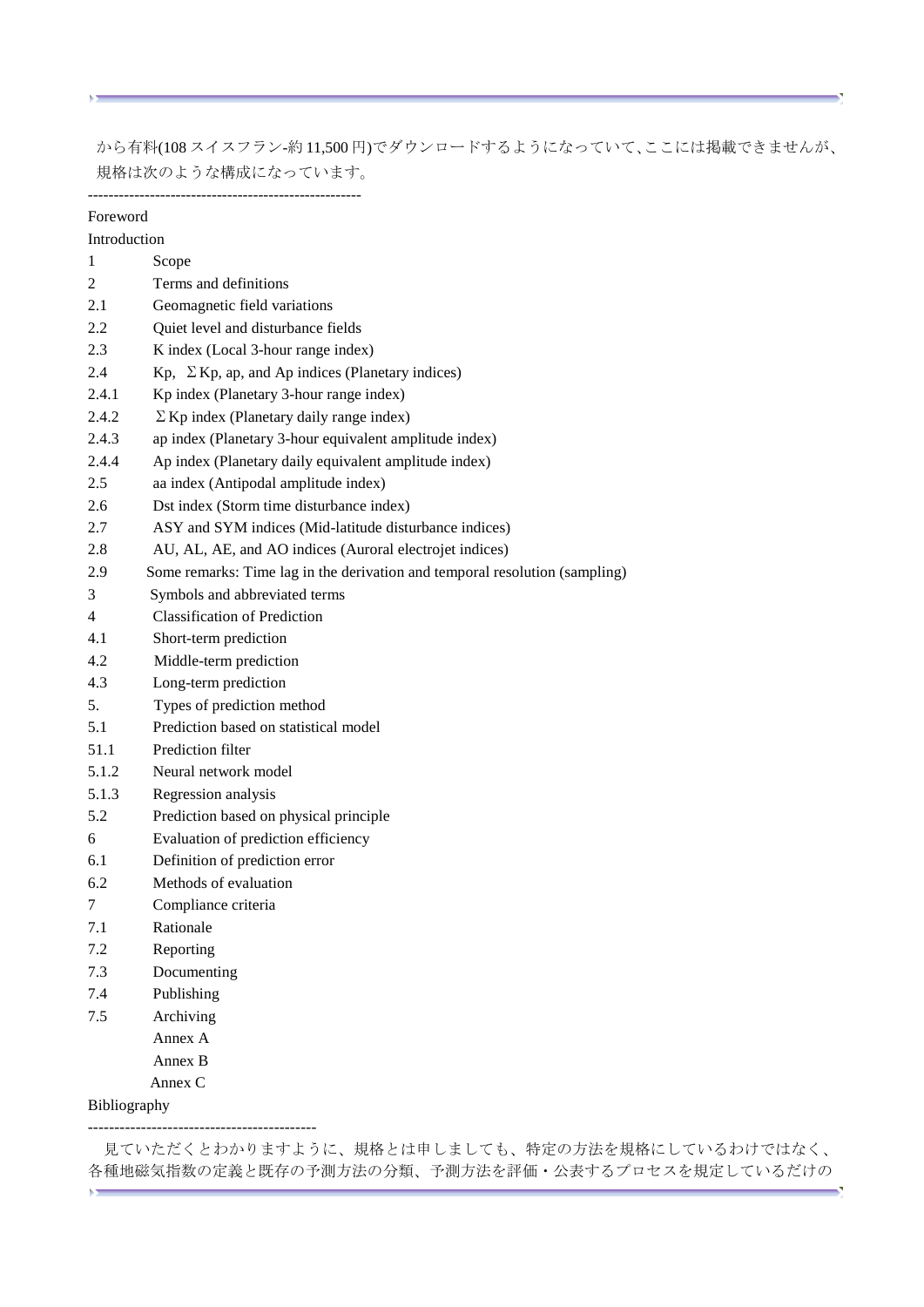ものです。規格として承認されるまでにはいくつかの段階があり、また、各々で、論文で言うと査読のプロ セスを経て国際的なコンセンサスを得た上で最終的に投票があるため、このようなものでも提案から策定ま でに約 4 年ほどかかりました。今後も現在の規格には載せられなかった新たな手法も開発されるでしょうか ら、近い将来(3 年後、以下 5 年おき)改訂されると予想されます。私共は、今回策定された規格が実際に使わ れるとともに、今後の予測手法の開発にも役立つことを期待しています。

この他、Space environment (natural and artificial)の規格としては、

Process for determining solar irradiances

をはじめ、多数あり、ごく最近では、

Earth's internal magnetic reference field models

が策定直前です。それらのリストは、例えば、

http://www.iso.org/iso/home/store/catalogue\_tc/catalogue\_tc\_browse.htm?commid=46484&published=on から検索できます。

学術の世界と実社会を結びつけるという意味でも ISO の活動は重要であり、太陽地球系物理学や地球内部 電磁気学分野の方々にも、このような世界が存在することを認識していただけると幸甚です。

(家森 俊彦)

### 7.「平山論文(**1934**)の英訳3」

2012 年 9 月のセンターニュースで告知した通り、先月に引き続き平山(1934)の英訳を連載する。今月は、 第三節「理論的計算」を訳出する。

地電流及び地磁気変化の間の関係に就いて

#### 平 山 操

# 3.理論的計算

 $\overline{a}$ 

地電位差の記象紙を見るに,東西分力の比較的 長い週期の變化殊に日變化に於ては,同時に地磁 氣の鉛直分力及び偏角の變化も見られるが、短い 週期の變化にては水平分力の變化のみで他の要素 の變化は顯著でないことが多い. 依つて地雷位差 の東西分力の變化は地磁氣の南北分力(地理學上 の北と磁力の指す北とが一致するものとする.)即 ち水平分力の變化のみによって誘起される(1)もの として計算し,其の結果と比較的短い週期(八十 分以下)の場合に適用して見た.

On the Relations between the Variations of Earth Potential Gradient and Terrestrial Magnetism. By M. HIRAYAMA.

### **3. Theoretical Calculation**

The chart records of the geoelectric potential difference showed that its east-west component was mostly accompanied by simultaneous short-period variations of the horizontal geomagnetic component with negligible variations in other geomagnetic components, while the declination and the downward geomagnetic component also varied simultaneously at longer periods especially for daily variations. I, therefore, proceeded to my calculation by assuming the east-west geoelectric component being induced solely by those of the northward geomagnetic component (here I also assumed that the geographical north and the geomagnetic north were identical.). I applied the results of my calculation to relatively short periods (shorter than 80 minutes).

T. Terada: Journ. Coll. Sci. Tokyo Imp. Univ. Vol. XXXVII, Art. 9. T. Terada: Journ. Coll. Sci. Tokyo Imp. Univ. Vol. XXXVII, Art. 9.

<sup>(1)</sup> 寺田博士は地磁氣の短週期變化に於ける南北分力と鉛直分力 (1) Dr. Terada calculated the amplitude ratios and phase differences の比及び位相差を説明するに際しこれ等の變化は地中の電流に依 between the northward and downward components of the short-period るものとして計算されてゐる. geomagnetic variations assuming them being induced in the Earth.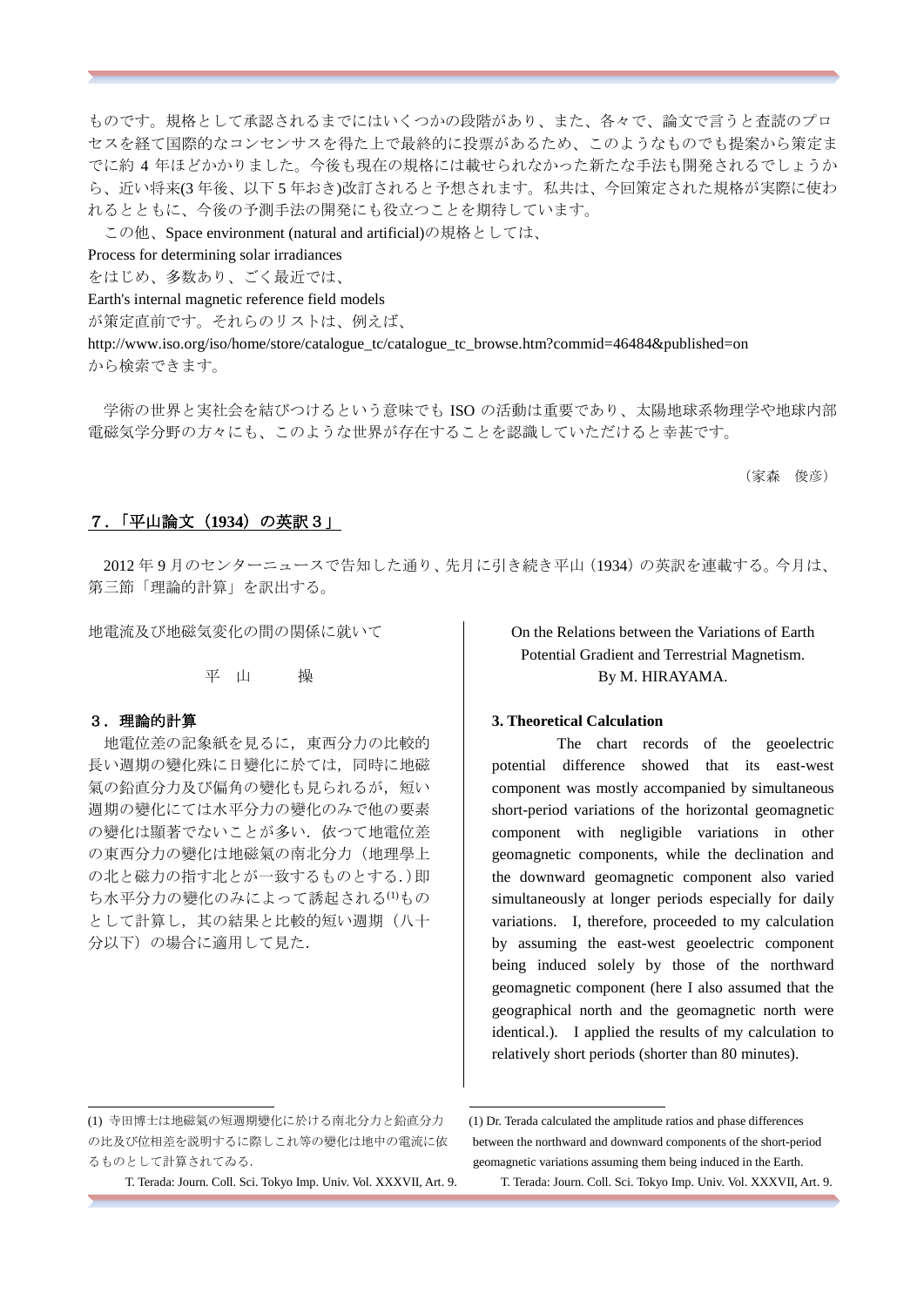先づ地表面を無限に廣い平面と考へ,*x* 軸を北 に,*y* 軸を西に,*z* 軸を鉛直下方にとり *z* の負側は 眞空で,正側は一様な傳導率に,誘磁率µをもつ 導體であると假定し,更に電氣力 *E* は *x* 軸に無關 係,磁力 *H* は *y*,*z* 軸に無關係であるとする.す ると  $E_x = 0$ ,  $H_y = H_z = 0$  と考へたから, maxwell の 基本方程式は次のやうになる.但し *E* 及び *H* の *x*, *y*, *z* 成分を夫々*E*x, *E*y, *E*<sup>z</sup> 及び *H*x, *H*y, *H*zとする.

| $\frac{1}{2}$ , $\frac{1}{2}$ , $\frac{1}{2}$ , $\frac{1}{2}$ , $\frac{1}{2}$ , $\frac{1}{2}$ , $\frac{1}{2}$ , $\frac{1}{2}$ , $\frac{1}{2}$ , $\frac{1}{2}$ , $\frac{1}{2}$ , $\frac{1}{2}$ , $\frac{1}{2}$ , $\frac{1}{2}$ , $\frac{1}{2}$ , $\frac{1}{2}$ , $\frac{1}{2}$ , $\frac{1}{2}$ , $\frac{1}{2}$ , $\frac{1}{2}$ , |
|---------------------------------------------------------------------------------------------------------------------------------------------------------------------------------------------------------------------------------------------------------------------------------------------------------------------------------|
|                                                                                                                                                                                                                                                                                                                                 |
| $4\pi\kappa E_y = \frac{\partial H_x}{\partial z}, \qquad 4\pi\kappa E_z = -\frac{\partial H_x}{\partial y} \cdots \cdots \cdots \cdots \cdots \cdots (2)$                                                                                                                                                                      |
|                                                                                                                                                                                                                                                                                                                                 |

$$
\frac{\partial y}{\partial x} + \frac{\partial z}{\partial z} = 0 \tag{1}, (2) \downarrow b
$$

$$
4\pi\kappa\mu\frac{\partial H_x}{\partial t} = \frac{\partial^2 H_x}{\partial y^2} + \frac{\partial^2 H_x}{\partial z^2} \quad \cdots \quad \cdots \quad \cdots \quad \cdots \quad (4)
$$

今 *H*x∝*e -pt+i(my+qt)+*α*<sup>z</sup>* とすると

$$
\alpha = -(\alpha' + i\beta') \iff \zeta \geq \alpha'.\beta' \iff \gamma
$$

$$
\alpha' = \sqrt{\frac{1}{2} \left\{ \sqrt{(m^2 - 4 \pi \kappa \mu p)^2 + 16 \pi^2 \kappa^2 \mu^2 q^2} + (m^2 - 4 \pi \kappa \mu p) \right\}}{\beta' = \sqrt{\frac{1}{2} \left\{ \sqrt{(m^2 - 4 \pi \kappa \mu p)^2 + 16 \pi^2 \kappa^2 \mu^2 q^2} - (m^2 - 4 \pi \kappa \mu p) \right\}}} \tag{6}
$$

となる. 依つて(2)より

$$
E_y = -\frac{\alpha' + i\beta'}{4\pi\kappa} e^{-(pt + \alpha'z) + i(my - \beta'z + qt)}
$$

$$
E_z = -\frac{im}{4\,\pi\kappa}e^{-(pt+\alpha'z) + i(my-\beta'z+qt)}
$$

或は實數部分をとり

$$
\begin{cases}\nH_x = e^{-(pt+a'z)} \cos(my-\beta'z+qt) \\
E_y = -\frac{C}{4\pi\kappa} e^{-(pt+a'z)} \cos(my-\beta'z+qt+\sigma) \cdots \cdots \cdots \cdots \cdots (7) \\
E_z = \frac{m}{4\pi\kappa} e^{-(pt+a'z)} \sin(my-\beta'z+qt)\n\end{cases}
$$

但し

 First, suppose the ground surface to be an infinitely large plane, and take *x*-, *y*- and *z*-axis to the northward, westward and downward directions, respectively. Also assume that the upper half-space  $(z < 0)$  is occupied by vacuum, while the lower  $(z > 0)$ is a uniform conductor with a permeability of  $\mu$ . I further assume that the electric field, *E*, is independent of *x*, whereas the magnetic field, *H*, is independent of both *y* and *z*. It follows that  $E_x = 0$ ,  $H_y = H_z = 0$ , which gives the following Maxwell equations;

where  $E_x$ ,  $E_y$ ,  $E_z$  and  $H_x$ ,  $H_y$ ,  $H_z$  are the *x*-, *y*- and *z*-component of *E* and *H*, respectively. Eqs. (1) and (2) are combined to give:

$$
4\pi\kappa\mu\frac{\partial H_x}{\partial t} = \frac{\partial^2 H_x}{\partial y^2} + \frac{\partial^2 H_x}{\partial z^2} \quad \cdots \quad \cdots \quad \cdots \quad \cdots \quad (4)
$$

Suppose  $H_x \propto e^{-pt + i(my + qt) + \alpha z}$ , then it is readily shown:  $\alpha^2 = m^2 - 4 \pi \kappa \mu (p - iq) \cdots \cdots \cdots \cdots \cdots \cdots \cdots (5)$ If we write  $\alpha = -(\alpha' + i \beta')$ ,  $\alpha'$  and  $\beta'$  are respectively given by:

$$
\alpha' = \sqrt{\frac{1}{2} \left\{ \sqrt{(m^2 - 4 \pi \kappa \mu p)^2 + 16 \pi^2 \kappa^2 \mu^2 q^2 + (m^2 - 4 \pi \kappa \mu p) \right\}} \dots \dots \dots \dots (6)
$$
  

$$
\beta' = \sqrt{\frac{1}{2} \left\{ \sqrt{(m^2 - 4 \pi \kappa \mu p)^2 + 16 \pi^2 \kappa^2 \mu^2 q^2 - (m^2 - 4 \pi \kappa \mu p) \right\}} \dots \dots \dots (6)
$$

It follows from Eq. (2) that;

$$
E_y = -\frac{\alpha' + i\beta'}{4\pi\kappa} e^{-(pt + \alpha'z) + i(my - \beta'z + qt)}
$$

$$
E_z = -\frac{im}{4\pi\kappa}e^{-(pt+\alpha'z) + i(my-\beta'z+qt)}
$$

or by taking the real parts of *E* and *H*;

 $H_x\!=\!e^{-(pt+\alpha'z)}\cos(my\!-\!\beta'z\!+\!qt)$  $E_y = -\frac{C}{4\pi\kappa} e^{-(pt+a^2)} \cos(my-\beta^2 z+qt+\sigma) \cdots$  (7)

$$
E_z = \frac{m}{4\pi\kappa} e^{-(pt+\alpha'z)} \sin(my-\beta'z+qt)
$$

with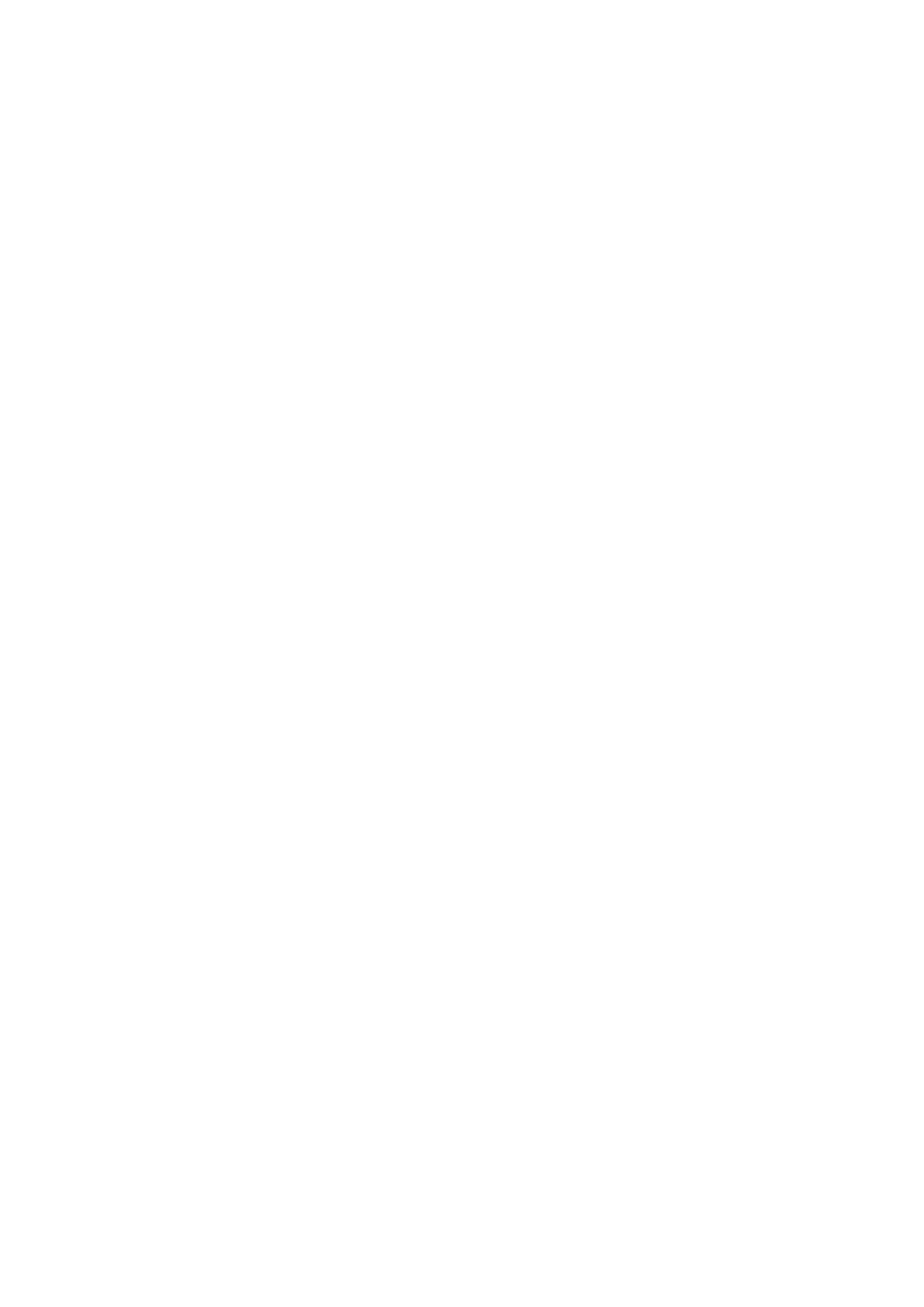$$
C^{2} = \alpha'^{2} + \beta'^{2} = \sqrt{(m^{2} - 4\pi\kappa\mu p)^{2} + 16\pi^{2}\kappa^{2}\mu^{2}q^{2}}
$$
  
\n
$$
\tan \sigma = \beta'/\alpha' = \sqrt{\frac{\sqrt{(m^{2} - 4\pi\kappa\mu p)^{2} + 16\pi^{2}\kappa^{2}\mu^{2}q^{2} - (m^{2} - 4\pi\kappa\mu p)}}{\sqrt{(m^{2} - 4\pi\kappa\mu p)^{2} + 16\pi^{2}\kappa^{2}\mu^{2}q^{2} + (m^{2} - 4\pi\kappa\mu p)}}
$$
  
\n
$$
\text{iv. } \overline{\text{E}}_{\text{m}} \overline{\text{m}} \text{O} \text{E}_{\text{m}} \text{E}_{\text{m}}
$$
\n
$$
E_{\text{m}} \qquad C \qquad 1 \qquad \text{or} \qquad 1 \qquad \text{or} \qquad 1 \qquad \text{or} \qquad 1 \qquad \text{or} \qquad 1 \qquad \text{or} \qquad 1 \qquad \text{or} \qquad 1 \qquad \text{or} \qquad 1 \qquad \text{or} \qquad 1 \qquad \text{or} \qquad 1 \qquad \text{or} \qquad 1 \qquad \text{or} \qquad 1 \qquad \text{or} \qquad 1 \qquad \text{or} \qquad 1 \qquad \text{or} \qquad 1 \qquad \text{or} \qquad 1 \qquad \text{or} \qquad 1 \qquad \text{or} \qquad 1 \qquad \text{or} \qquad 1 \qquad \text{or} \qquad 1 \qquad \text{or} \qquad 1 \qquad \text{or} \qquad 1 \qquad \text{or} \qquad 1 \qquad \text{or} \qquad 1 \qquad \text{or} \qquad 1 \qquad \text{or} \qquad 1 \qquad \text{or} \qquad 1 \qquad \text{or} \qquad 1 \qquad \text{or} \qquad 1 \qquad \text{or} \qquad 1 \qquad \text{or} \qquad 1 \qquad \text{or} \qquad 1 \qquad \text{or} \qquad 1 \qquad \text{or} \qquad 1 \qquad \text{or} \qquad 1 \qquad \text{or} \qquad 1 \q
$$

$$
\frac{E_z}{H_x} = \frac{1}{4\pi\kappa} = \frac{1}{4\pi\kappa} \sqrt{(m^2 - 4\pi\kappa\mu p)^2 + 16\pi^2\kappa^2\mu^2 q^2}
$$
\n
$$
\frac{E_z}{H_x} = \frac{m}{4\pi\kappa}
$$
\n(9)

簡單に減衰しない場合 (p = 0) を考へれば

$$
\frac{E_y}{H_x} = \frac{1}{4\,\pi\kappa} 4\sqrt{m^4 + 16\,\pi^2\kappa^2\mu^2q^2} \cdots \cdots \cdots \cdots \cdots (10)
$$

 $\triangleq$ 誘磁率  $\mu = 1$  とし,  $\kappa$  の値としては地表近く では 10-13-10-14(emn)の間にて變化すると云ふ W. J. Rooney及び O. H. Gish(1)の測定の結果を採用し 5 ×10-14emn と考へる.

S. E. Forbush の record より地電位差の鉛直分力 の振幅(*E*z)と地磁氣の水平分力の振幅(*H*x)と の比を求めると,大略 8×10 mu/km/y程度<sup>(2)</sup>である. 依つて(9)式より波長λ (= 2π/m)は 1·3×10<sup>4</sup> 粁 となる.*m* がこの程度であるとすると,週期の餘 り大きくない範圍では *m*<sup>4</sup>は 16π<sup>2</sup>κ<sup>2</sup>μ<sup>2</sup>q<sup>2</sup>に比して 省略することが出來る.又他方に於て *m* = 0 とす

ると(10)式より $\frac{-y}{\sqrt{2}} \propto T^{-2}$  $\frac{1}{2}$ ∝ *T H E x* <mark>y</mark> ∝T<sup>−2</sup>となり, 實際の曲線を

表はす $\frac{L_y}{L_x}$   $\propto$   $T^{-0.4}$ *H E x y* ∝  $T^{−0.4}$ に近いものとなる. この點より 考へても 16π<sup>2</sup> <sup>κ</sup>2 µ2 *q*<sup>2</sup> が主項で *m*<sup>4</sup> が補正項である µ *q E <sup>y</sup>* ∝

と想像される.依つて(10)式を用ひ $\frac{y}{H} \propto \sqrt{\frac{\mu q}{4\pi\kappa}}$ 

4

*H*

*x*

より振幅の比を計算すると次の通りである.

#### $C^2 = \alpha'^2 + \beta'^2 = \sqrt{(m^2 - 4\pi\kappa\mu p)^2 + 16\pi^2\kappa^2\mu^2 q^2}$

$$
\sigma = \beta'/\alpha' = \sqrt{\frac{\sqrt{(m^2 - 4\pi\kappa\mu p)^2 + 16\pi^2\kappa^2\mu^2 q^2} - (m^2 - 4\pi\kappa\mu p)}}{\sqrt{(m^2 - 4\pi\kappa\mu p)^2 + 16\pi^2\kappa^2\mu^2 q^2} + (m^2 - 4\pi\kappa\mu p)}
$$

 $\cdots \cdots \cdots$ 

Hence, the amplitude ratios are given by:

tan

$$
\frac{E_y}{H_x} = \frac{C}{4\pi\kappa} = \frac{1}{4\pi\kappa} 4\sqrt{(m^2 - 4\pi\kappa\mu p)^2 + 16\pi^2\kappa^2\mu^2 q^2}
$$
\n
$$
\frac{E_z}{H_x} = \frac{m}{4\pi\kappa}
$$
\n(9)

If we consider the case of very weak decay  $(p = 0)$ , the former ratio becomes:

$$
\frac{E_y}{H_x} = \frac{1}{4\pi\kappa} 4\sqrt{m^4 + 16\pi^2\kappa^2\mu^2q^2} \cdots \cdots \cdots \cdots \cdots \cdots (10)
$$

Now I assume  $\mu = 1$ , and consider  $\kappa = 5$  $x 10^{-14}$ emu adopting the results of measurements by W. J. Rooney and O. H. Gish<sup>(1)</sup> who claimed that  $\kappa$  varied between  $10^{-13}$  and  $10^{-14}$ (emu) in the vicinity of the Earth's surface.

According to the record by S. E. Forbush, the ratio of the downward geoelectric component  $(E_z)$ to the northward geomagnetic component  $(H_x)$  is approximately 8 x  $10<sup>2</sup>$  mV/km/γ. It follows from Eq. (9) that the wavelength  $\lambda$  (=  $2\pi/m$ ) becomes 1.3 x 10<sup>4</sup> km. If *m* is thus small,  $m<sup>4</sup>$  is negligible compared with  $16\pi^2 \kappa^2 \mu^2 q^2$  so far as the period in concern is not very long. On the other hand, if

$$
m = 0
$$
, Eq. (10) is reduced to  $\frac{E_y}{H_x} \propto T^{-\frac{1}{2}}$ , which is

close to the observed curve of  $\frac{E_y}{\sigma} \propto T^{-0.4}$ *H E x*  $\frac{y}{x} \propto T^{-0.4}$ . This

also supports that  $16\pi^2 \kappa^2 \mu^2 q^2$  is the leading term while  $m<sup>4</sup>$  is the correcting term. Hence, using *q E*

πκ µ 4 *H x*  $\frac{y}{x} \propto \sqrt{\frac{\mu q}{\mu}}$  derived from Eq. (10), the amplitude

ratio is calculated as follows:

 $\overline{a}$ 

Huancayo. Revu. Terr. Mag. 35, 61-72 (1930). Revu. Terr. Mag. 35, 61-72 (1930).

<sup>(2)</sup> この値は僅かの data と而も rough を讀みとりから出したもの (2) This value is based on not only few data but also rough reading, and と思ふ. ということには、このことを見ることを思うと思うと思う。

<sup>(1)</sup> W. J. Rooney and O. H. Gish: Earth-resistivity survey at (1) W. J. Rooney and O. H. Gish: Earth-resistivity survey at Huancayo.

で,非常に不確實ではあるが,大體の order を知るには差支へない
thus very uncertain. However, it is considered to be enough for rough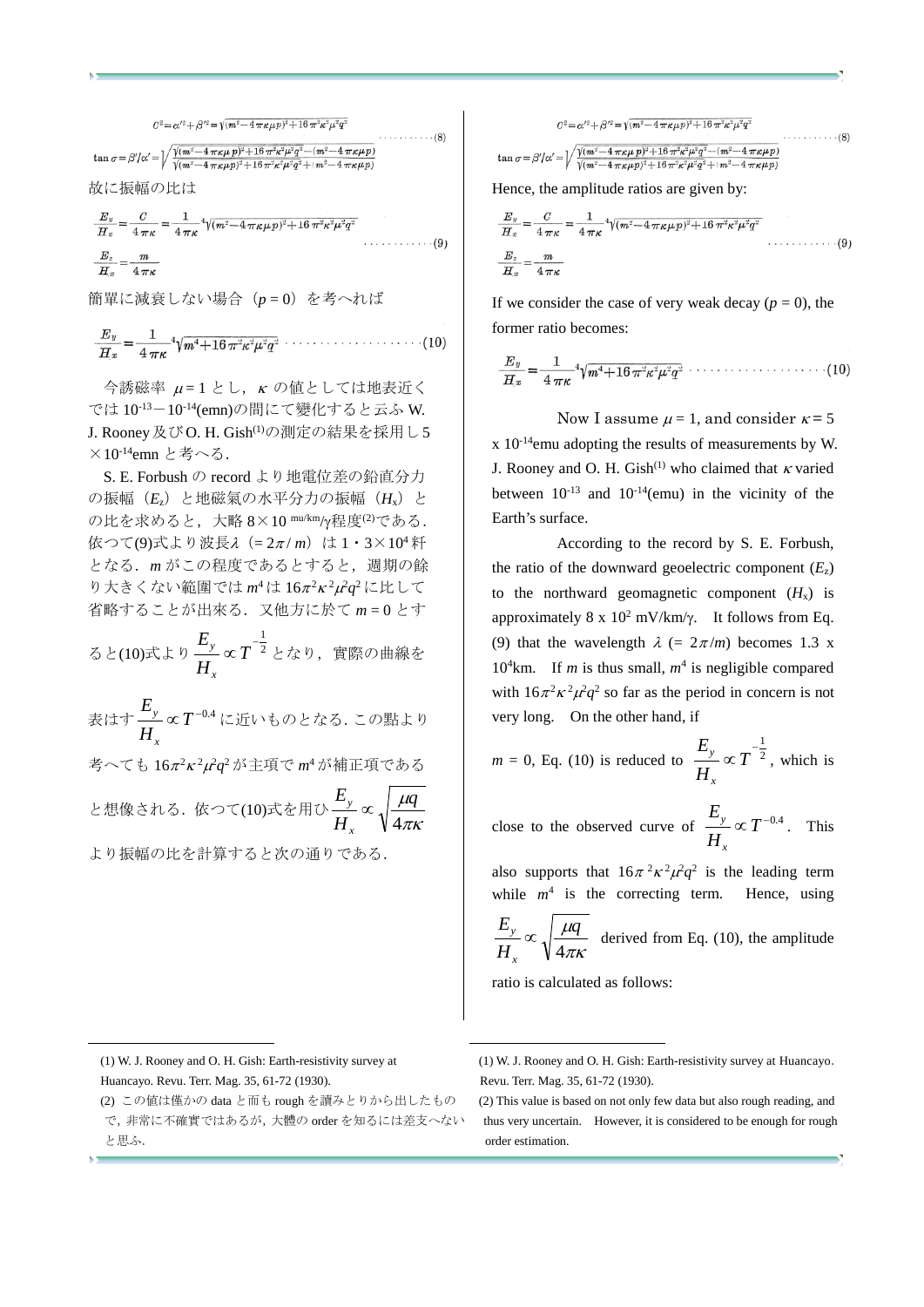| $T$ (分)<br>$\frac{E_y}{H_x}\left(\frac{\text{mu}}{\text{km}}\middle/\gamma\right)$                                                                              | 10   | 20   | 30   | 40   | 50   | 60   | 80   |  |  |  |
|-----------------------------------------------------------------------------------------------------------------------------------------------------------------|------|------|------|------|------|------|------|--|--|--|
|                                                                                                                                                                 | 1:29 | 0.91 | 0.75 | 0.66 | 0.59 | 0.54 | 0.47 |  |  |  |
| この値を實際の値と比較し(10)式の展開式<br>$\frac{E_y}{H_x} = \left\sqrt{\frac{\mu q}{4 \pi \kappa} \left(1 + \frac{1}{4} \frac{m^3}{16 \pi^2 \kappa^2 \mu^2 q^2}\right)}\right.$ |      |      |      |      |      |      |      |  |  |  |
| より左邊 <sup><u> ヒ</u></sup> 」は實測値を, 1 $\frac{\mu q}{\mu}$ は上の計算値を                                                                                                 |      |      |      |      |      |      |      |  |  |  |

*x H* πκ 4

用ひてλの値を求めると次の如くである.

| T(f)<br>λ(粁) | 20      | 30 | 40  | 50<br>The property state of the U.S. Property Products | 60<br>___ | 80 |
|--------------|---------|----|-----|--------------------------------------------------------|-----------|----|
|              | $1 - 4$ | 14 | 1.7 | $1 - 7$                                                |           |    |

この値は寺田博士が地磁氣の短週期變化に於け る南北分力と鉛直分力との比より求められた 1200 粁に甚だ近いものである.

今波長を 1600 粁と假定し,(10)式より *E*y/*H*xを 計算して實測の結果と比較して見るに次に示せる 如く甚だよく一致して居る.

| $\frac{E_y}{H_x} \Big(\!\frac{\text{mn}}{\text{k}\text{m}}\!\Big/\!\gamma\Big)$ | $T($ 分 $)$ | 5    | 10   | 20   | 30   | 40   | 50   | 60   | 80   |
|---------------------------------------------------------------------------------|------------|------|------|------|------|------|------|------|------|
| 計                                                                               | 算          | 1.82 | 1:31 | 0.96 | 0.83 | 0.76 | 0.72 | 0.70 | 0.67 |
| 霬                                                                               | 测          | 1.80 | 1.34 | 0.98 | 0.86 | 0.77 | 0.72 | 0.69 | 0.64 |

この様に比較的短い週期の變化にありては兩者 の關係は略ゝ(10)式にて滿足されるであらうと考 へられるが,日變化の如き長い週期の變化にあり ては,基本方程式に更に *H*y, *H*<sup>z</sup> の項を加へ,且つ 地球を球と看做さねばならぬと思はれる.

|                                                                   |      |             |      |      |      |      | <b>CONTRACTOR</b> |
|-------------------------------------------------------------------|------|-------------|------|------|------|------|-------------------|
| $T$ (分)<br>$E_y$<br>$m$ u<br>$\sim$<br>$\tilde{ }$<br>km<br>$H_x$ | 10   | 20          | 30   | 40   | 50   | 60   | 80                |
| $\sim$<br>$\sim$                                                  | 1.29 | ___<br>0.91 | 0.75 | 0.66 | 0.59 | 0.54 | 0.47              |

\*This tabulates periods in minute (the upper row) and the ratios  $E_v/H_x$  in mV/km/nT. No captions were given in the original text.

To compare the tabulated values with the observation, I derived the following values for  $\lambda$  using the expanded form of Eq. (10);

$$
\frac{E_y}{H_x} = \left\{ \sqrt{\frac{\mu q}{4 \pi \kappa}} \left( 1 + \frac{1}{4} \frac{m^4}{16 \pi^2 \kappa^2 \mu^2 q^2} \right) \right\}
$$

by substituting the observed values for *x y H E* on

L.H.S. and the calculated values above for  $\sqrt{\frac{HT}{4\pi\kappa}}$  $\mu$ 4 *q* .

| T(f)<br>λ(粁) | and the state state of the party of the country and the party of the | 20          | The most dealer state in the company of the company of the company of the company of the company of the company of the company of the company of the company of the company's design to design a distribution of the company's<br>30 | 40 | THE RESIDENCE COURSE CONFIDENTIAL CONTINUES ON A RESIDENCE OF A RESIDENCE OF A RESIDENCE OF A RESIDENCE OF A RESIDENCE OF A RESIDENCE OF A RESIDENCE OF A RESIDENCE OF A RESIDENCE OF A RESIDENCE OF A RESIDENCE OF A RESIDENC<br>50<br>the company's company's product to the | 60<br>______ | 80 |
|--------------|----------------------------------------------------------------------|-------------|--------------------------------------------------------------------------------------------------------------------------------------------------------------------------------------------------------------------------------------|----|--------------------------------------------------------------------------------------------------------------------------------------------------------------------------------------------------------------------------------------------------------------------------------|--------------|----|
|              | 1:3                                                                  | $1 \cdot 4$ |                                                                                                                                                                                                                                      |    |                                                                                                                                                                                                                                                                                |              |    |

\*This table shows periods in minute (the upper row) and the wavelengths in  $10^3$ km. No captions were given in the original text.

These values are very close to the value of 1200km which Dr. Terada calculated from the ratio of the northward to downward components of the short-period geomagnetic variations.

Now assuming the wavelength to be 1600km, comparison of the observation with  $E_y/H_x$ calculated from Eq. (10) gives very good agreement as follows:

| $E_y$<br>/mn<br>-<br>$\overline{H_x}$<br>km/ | $T($ 分 $)$ | 5    | 10   | 20   | 30   | 40   | 50   | 60   | 80   |
|----------------------------------------------|------------|------|------|------|------|------|------|------|------|
| 計                                            | 算          | 1.82 | 1:31 | 0.96 | 0.83 | 0.76 | 0.72 | 0.70 | 0.67 |
| 霬                                            | 训          | 1.80 | 1.34 | 0.98 | 0.86 | 0.77 | 0.72 | 0.69 | 0.64 |

\*This compares the calculated (the middle row) and observed (the bottom row) ratios  $E_y/H_x$  in mV/km/nT. The upper row shows periods in minute. No captions were given in the original text.

The relation between the two, therefore, can be approximated by Eq. (10) in the case of relatively short-period variations. However, as for long-period variations such as daily variations,  $H_v$  and  $H_z$  terms should be further added to the fundamental equation, whereas the Earth should be treated as a sphere at the same time.

出典:平山 操 (1934), 地電流及び地磁氣變化の間の關係に就いて, 氣象集誌, 第 2 輯, 第 12 巻, 第 1 号, 16-22 頁.

(藤 浩明)